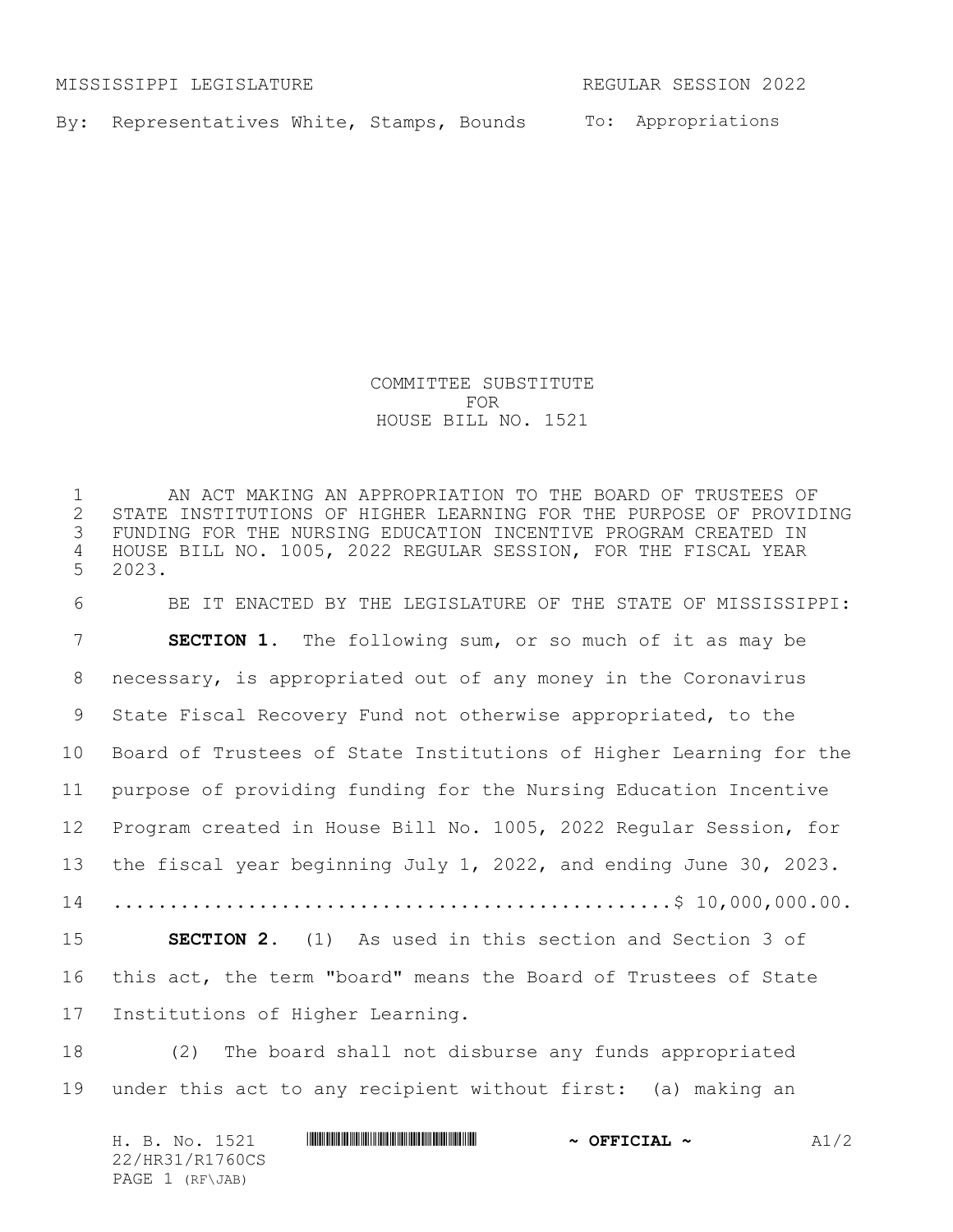individualized determination that the reimbursement sought is, in the board's independent judgment, for necessary expenditures eligible under Section 602 of the federal Social Security Act as added by Section 9901 of the federal American Rescue Plan Act of 2021 (ARPA) and its implementing guidelines, guidance, rules, regulations and/or other criteria, as may be amended or supplemented from time to time, by the United States Department of the Treasury; and (b) determining that the recipient has not received and will not receive reimbursement for the expense in question from any source of funds, including insurance proceeds, other than those funds provided under Section 602 of the federal Social Security Act as added by Section 9901 of ARPA. In addition, the board shall ensure that all funds appropriated under this act are disbursed in compliance with the Single Audit Act (31 USC Sections 7501-7507) and the related provisions of the Uniform Guidance, 2 CFR Section 200.303 regarding internal controls, Sections 200.330 through 200.332 regarding sub-recipient monitoring and management, and subpart F regarding audit requirements.

 **SECTION 3.** (1) As a condition of receiving and expending the funds appropriated to the board under this act, the board shall certify to the Department of Finance and Administration that each expenditure of the funds appropriated to the board under this act complies with the guidelines, guidance, rules, regulations and/or other criteria, as may be amended from time to time, of the

H. B. No. 1521 **. AND AND AN ADDRESS AND A STATE AND A OFFICIAL ~** 22/HR31/R1760CS PAGE 2 (RF\JAB)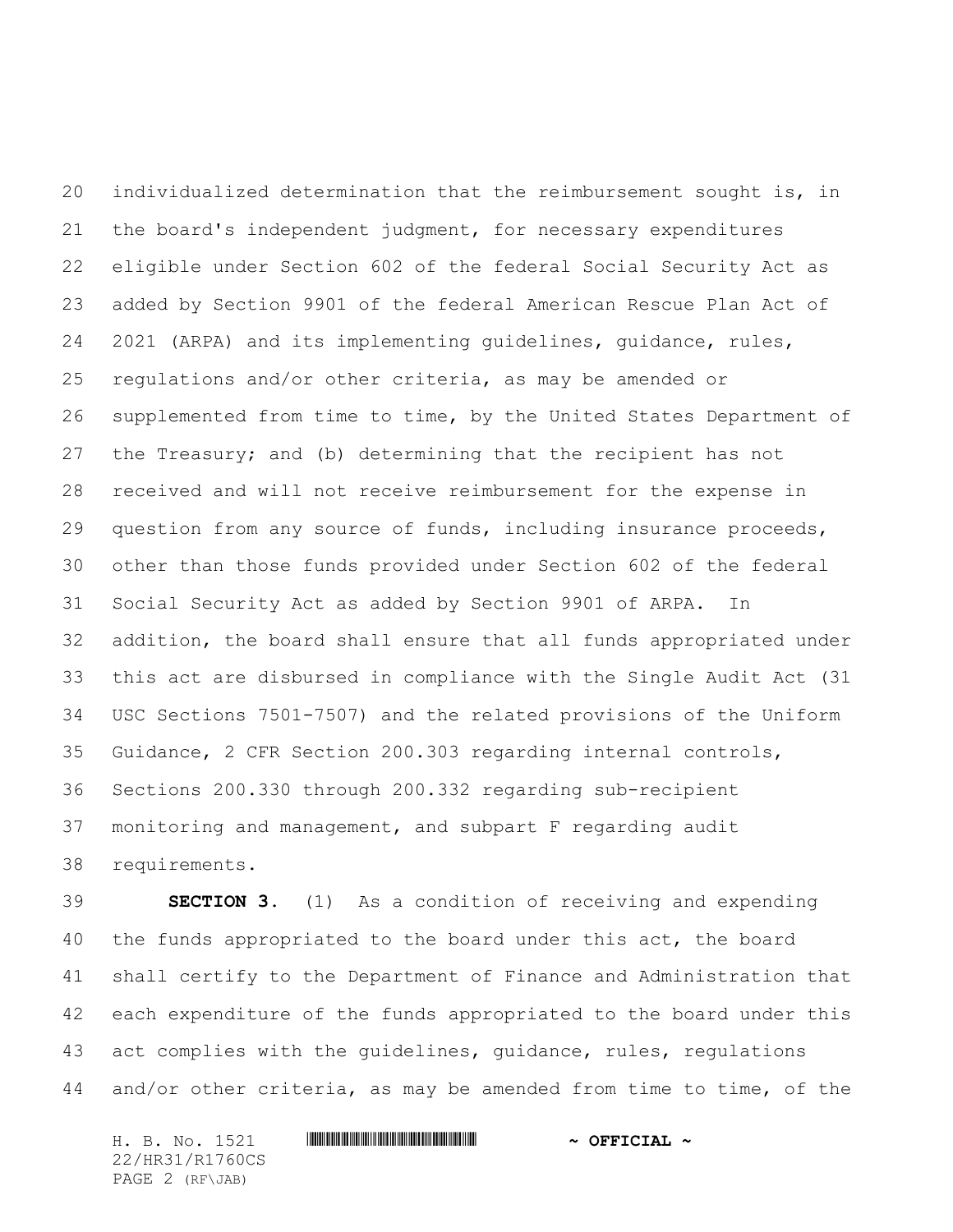United States Department of the Treasury regarding the use of monies from the Coronavirus State Fiscal Recovery Fund established by ARPA.

 (2) If the Office of Inspector General of the United States 49 Department of the Treasury, or the Office of Inspector General of any other federal agency having oversight over the use of monies from the Coronavirus State Fiscal Recovery Fund established by ARPA (a) determines that the board or recipient has expended or otherwise used any of the funds appropriated to the board under this act for any purpose that is not in compliance with the guidelines, guidance, rules, regulations and/or other criteria, as may be amended from time to time, of the United States Department of the Treasury regarding the use of monies from the Coronavirus State Fiscal Recovery Fund established by ARPA, and (b) the State of Mississippi is required to repay the federal government for any of those funds that the Office of the Inspector General determined were expended or otherwise used improperly by the board or recipient, then the board or recipient that expended or otherwise used those funds improperly shall be required to pay the amount of those funds to the State of Mississippi for repayment to the federal government.

 **SECTION 4.** The money appropriated by this act shall be paid by the State Treasurer out of any money in the Coronavirus State Fiscal Recovery Fund not otherwise appropriated, upon warrants issued by the State Fiscal Officer; and the State Fiscal Officer

H. B. No. 1521 **. AND AND AN ADDRESS AND A STATE AND A OFFICIAL ~** 22/HR31/R1760CS PAGE 3 (RF\JAB)